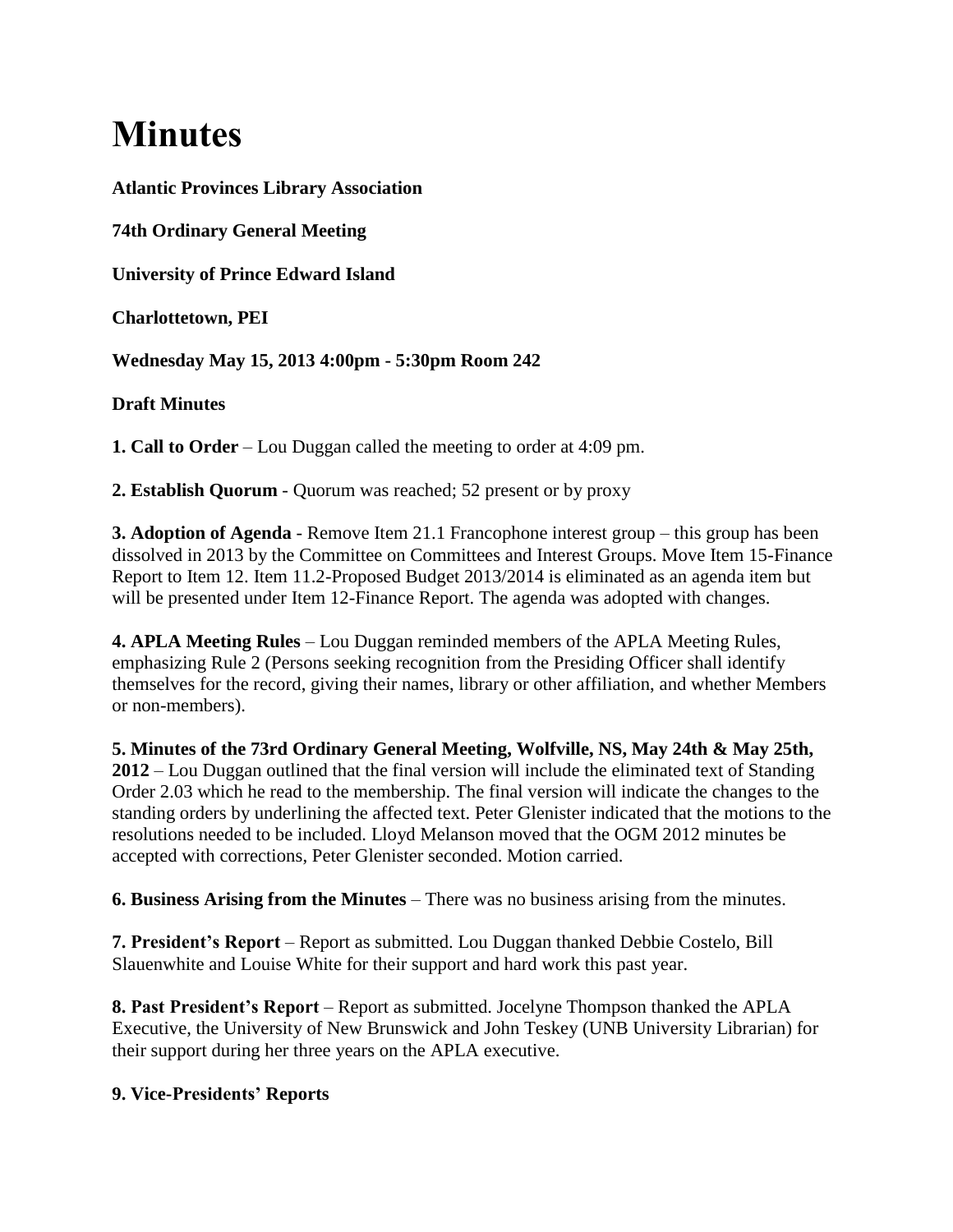1. *New Brunswick* – Report as submitted.

2. *Newfoundland and Labrador* – Report as submitted. Lou highlighted Krista's accomplishment of negotiating a joint membership between APLA and NLLA.

3. *Nova Scotia* – Report as submitted.

4. *Prince Edward Island* – Report as submitted.

5. *Membership* – Suzanne van den Hoogen reported that as of May 14, 2013, APLA has 352 memberships; 77 joint memberships (11 of which are joint memberships with NLLA).

## **10. Financial Examiner**

1. *Report 2012/2013* - Jennifer Richard noted that Peter Glenister has been the financial examiner for APLA for twenty years.

2. *Appointment of Financial Examiner, 2013/2014* - Bill Slauenwhite moved that Peter Glenister be the association's financial examiner for 2013-2014. Seconded by Tanja Harrison. Motion carried.

**11. Treasurer's Report** – Bill Slauenwhite presented the 2012/2013 report and noted the following corrections.

i. Correction-Treasurer's Report 2012-2013 - In the first paragraph under Investments, Somers is spelled "Somer's" twice.

ii. Correction – Date on Balance Sheet for APLA 2012-2013 should be to March 31, 2013.

iii. Correction - Date on which the Carin Alma E. Somers Scholarship balance sheet was prepared should be April, 2013.

Louise White moved that the treasurer's report be accepted with the corrections; Donna Bourne-Tyson seconded. Motion carried.

**12. Finance Report** – Lou Duggan outlined that the proposed budget is now part of the Finance Report. Lou Duggan noted that the Hackmatack award and Information Without Borders conference consistently consume the General Activities Fund. They are separate lines in the budget now. Louise Spiteri thanked APLA for their tremendous support in the Information Without Borders conference. Louise White moved acceptance of the proposed budget. Suzanne van den Hoogen seconded it. Motion carried.

**13. Report of the APLA Bulletin Editors and Bulletin Management Board** – Report as submitted.

**14. Aims and Objectives Committee** - Report as submitted.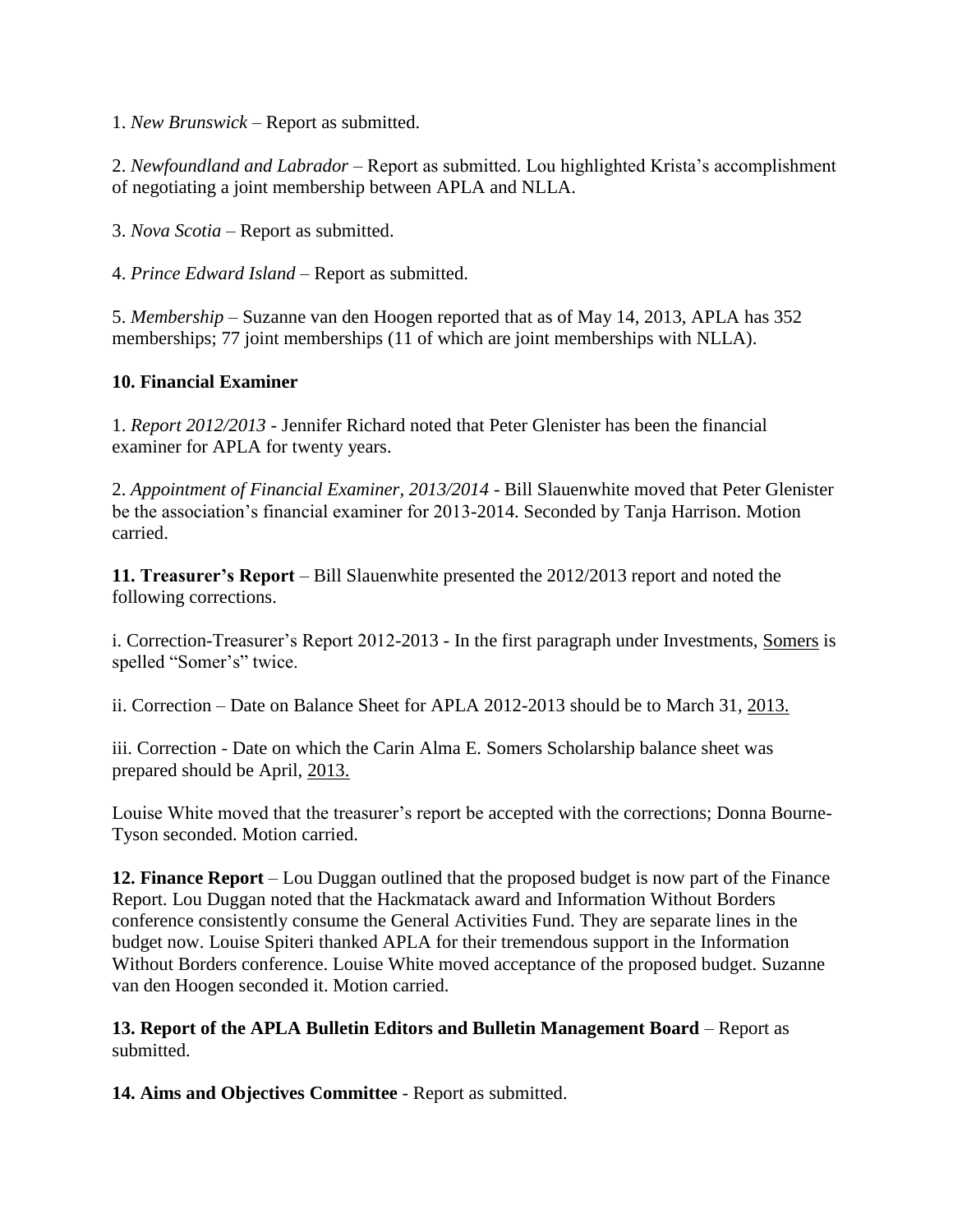**15. Committee on Committees and Interest Groups** - Report as submitted. Louise White noted that the Education interest group had their first meeting and if anyone is interested to speak to Beth Maddigan.

**16. APLA Memorial Award** - Report as submitted. No applications received this year. Lou Duggan noted that the award will be back up to a higher amount next year.

**17. Carin Alma E. Somers Scholarship** – Report as submitted. Louise White announced that Caitlyn Newsom was this year's recipient.

**18. Communications and Public Relations** - Report as submitted. It was noted that the Twitter and Facebook accounts have been very busy throughout the conference.

**19. Continuing Education** – Report as submitted.

**20. Nominations and Elections** – The new Executive members were provided in the Past President's Report: Crystal Rose (Vice-President/President Elect), Leah Brisco (Vice-President-New Brunswick) and Gail Fraser (Treasurer).

# **21. Interest Group Reports**

1. *Information Literacy*-No report submitted.

2. *Library Technicians*-No report submitted.

3. *Advocacy*-Report as submitted. Jocelyne Thompson (chair) noted that their work started in September, 2012 and there are 11 members to date.

**22. Grow a Library Report** – Jocelyne Thompson noted that the Grow a Library report was also part of the Past Presidents Report. She noted that the goal of \$2500 will be exceeded.

# **23. Revisions to Standing Orders**

1. *Standing Order 2.01* (re: membership fees). Jocelyne Thompson read the standing order and explained that part of the last sentence needs to be removed as there is no way for APLA to know who joined prior to 2004 (see below). Jocelyne Thompson moved for acceptance of the amendment to Standing Order 2.01. Bill Slauenwhite seconded. Motion carried.

To remain in good standing, members must pay fees within three months of the expiration of their membership. Memberships expire 12 months from the end of the month in which the Vice-President (Membership) receives the initial membership form. , or on March 31 for members who joined APLA prior to June 2004.

**24. APLA Archives Report**–Jennifer Richard is on sabbatical and will be working on the APLA archives. She intends to meet with the association Secretary so s/he can drop APLA documents directly into to the archives repository online.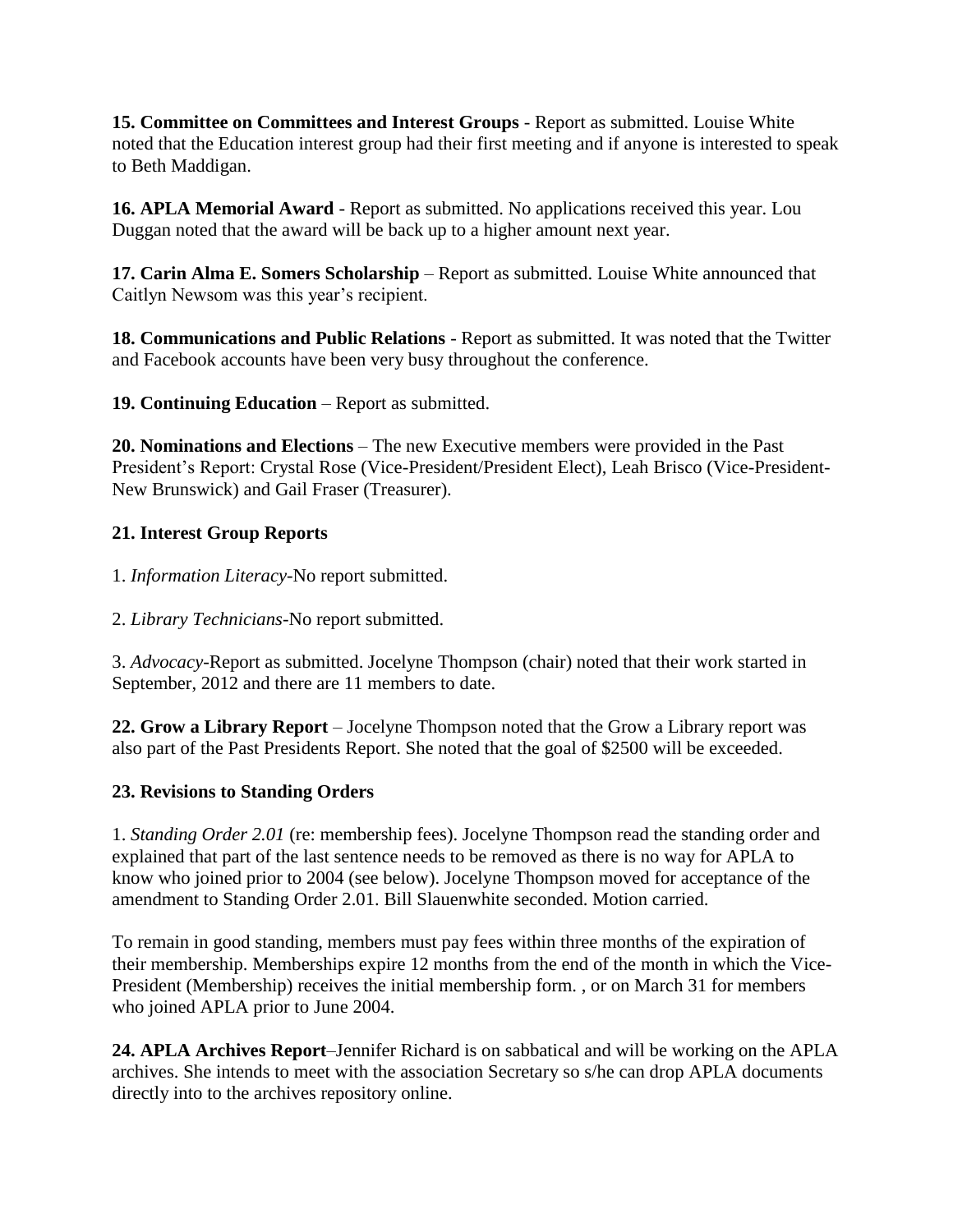## **25. Report of CLA Copyright Representative**-Report as submitted.

#### **26. Annual Conferences – Reports**

1. *St. John's, NL 2011*-Report as submitted.

2. *Wolfville, NS 2012*-Report as submitted.

3. *Charlottetown, PEI 2013*-Lou Duggan noted there were 126 full registrations, 17 single day, 61 pre-conference, 6 extra banquet tickets.

4. *Moncton, NB 2014*-Report as submitted. The dates of the conference next year are June 3-6, 2014 (Tuesday-Friday).

**27. APLA Merit Award Winner, APLA Prize Winners and First Timer's Grant Recipient**– Lou Duggan noted the 4 winners: Bill Slauenwhite (APLA Merit Award), Chelsey Millen (NSCC APLA prize), Heather MacFadyn (Dalhouse SLIS APLA prize); Tara Rumsey (First Timer's Grant).

**28.** Unfinished Business-None.

Meeting was adjourned 4:50 pm.

#### **Atlantic Provinces Library Association**

**74th Ordinary General Meeting**

**University of Prince Edward Island**

**Charlottetown, PEI Room 242**

#### **Friday, May 17, 2013 12:30 pm**

Meeting re-convened at 12:30 pm.

Quorum was reached; 47 members present or by proxy.

Lou noted that Marie DeYoung (incoming CLA President) extended greetings to APLA from CLA.

## **29. Resolutions –**

#### **Resolution #1 (original)**

Whereas the disclosure in March 2013 of Library and Archive Canada's new Code of Conduct [\(http://www.scribd.com/doc/130187655/LAC-Code-of-Conduct-Values-and-Ethics\)](http://www.scribd.com/doc/130187655/LAC-Code-of-Conduct-Values-and-Ethics) revealed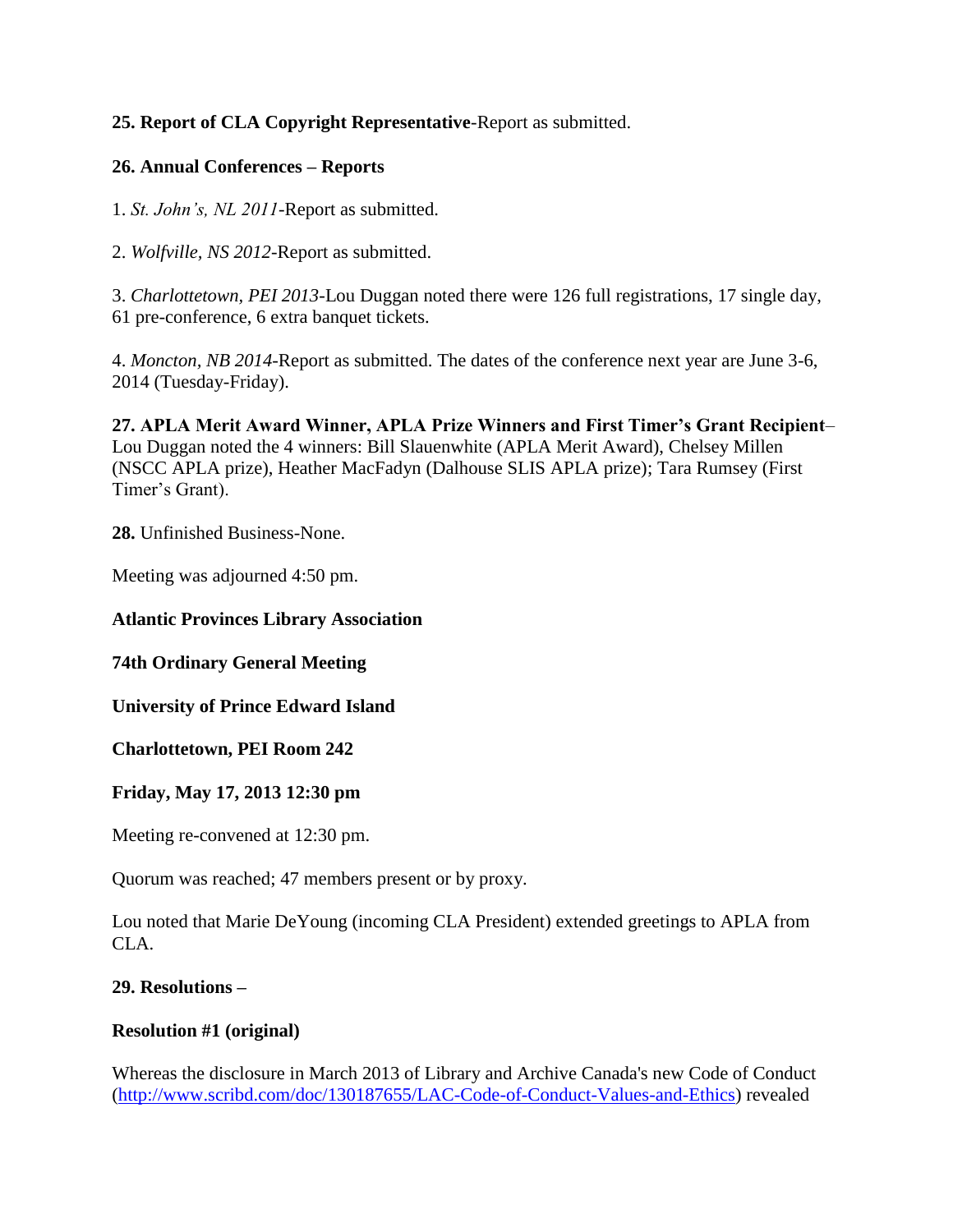that it includes such strict measures as to have the combined effect of stopping Library and Archives Canada professionals from communicating about their work and their research with the public, particularly when their work may be seen to contravene the government's political agenda or embarrass the government;

And, Whereas the new Code of Conduct reminds professionals and academic experts at Library and Archives Canada (LAC) that "public confidence can easily be damaged by remarks that embarrass, criticize or otherwise comment on the actions of the Government" (page 11) and its elected officials‖ (page 9);

And, Whereas the Code identifies speaking engagements (at conferences, for example) as "highrisk activities" for LAC, subject to approval from above (page 17) by imposing strict conditions on accepting invitations to attend a conference off-duty -- conditions including subject matter outside the activities of Library and Archives or its mandate, the employee not speaking as an employee of LAC, and the inviting third party not being a "potential collaborator" of LAC, even when the employee is invited to speak or simply to be a guest at a conference, personally (offduty) and not through LAC – such that he or she must obtain authorization from a manager who has " documented confirmation" that the activity does not present "risks to LAC";

And, Whereas these conditions contradict not only LAC's mandate, but also the very principles of public access to information as expressed by the Access to Information Act – principles that should be upheld regardless of potential embarrassment to the government of the day – for example in Section 2 of the Act, "that government information should be available to the public, that necessary exceptions to the right of access should be limited and specific";

And, Whereas LAC experts and professionals have built our national library and archives for over a century through their research and academic work – which includes, inevitably and as with any field of scientific research, speaking with the public and with their peers, for the advancement of knowledge and the understanding of our history;

And, Whereas the LAC mandate assigns it responsibility for preserving Canada's documentary heritage, facilitated through cooperation among communities involved in acquisition, preservation and diffusion of knowledge, which also demands that its experts be allowed to speak publicly;

And, Whereas conditions and requirements of LAC's Code of Conduct appear similar to controversial policies recently established in other departments and federal institutions wherein scientists and government experts are required to obtain authorization before communicating with the media or the public (including on subjects within their field of expertise) and which policies are the subject of other complaints currently under investigation by the Information Commissioner of Canada;

Resolved that, in order to preserve the public's right to access expert knowledge as guaranteed by the Access to Information Act, APLA request the Information Commissioner of Canada to include Library and Archives Canada among agencies to be investigated for policies and actions that restrict government scientists from communicating with the media and with Canadians.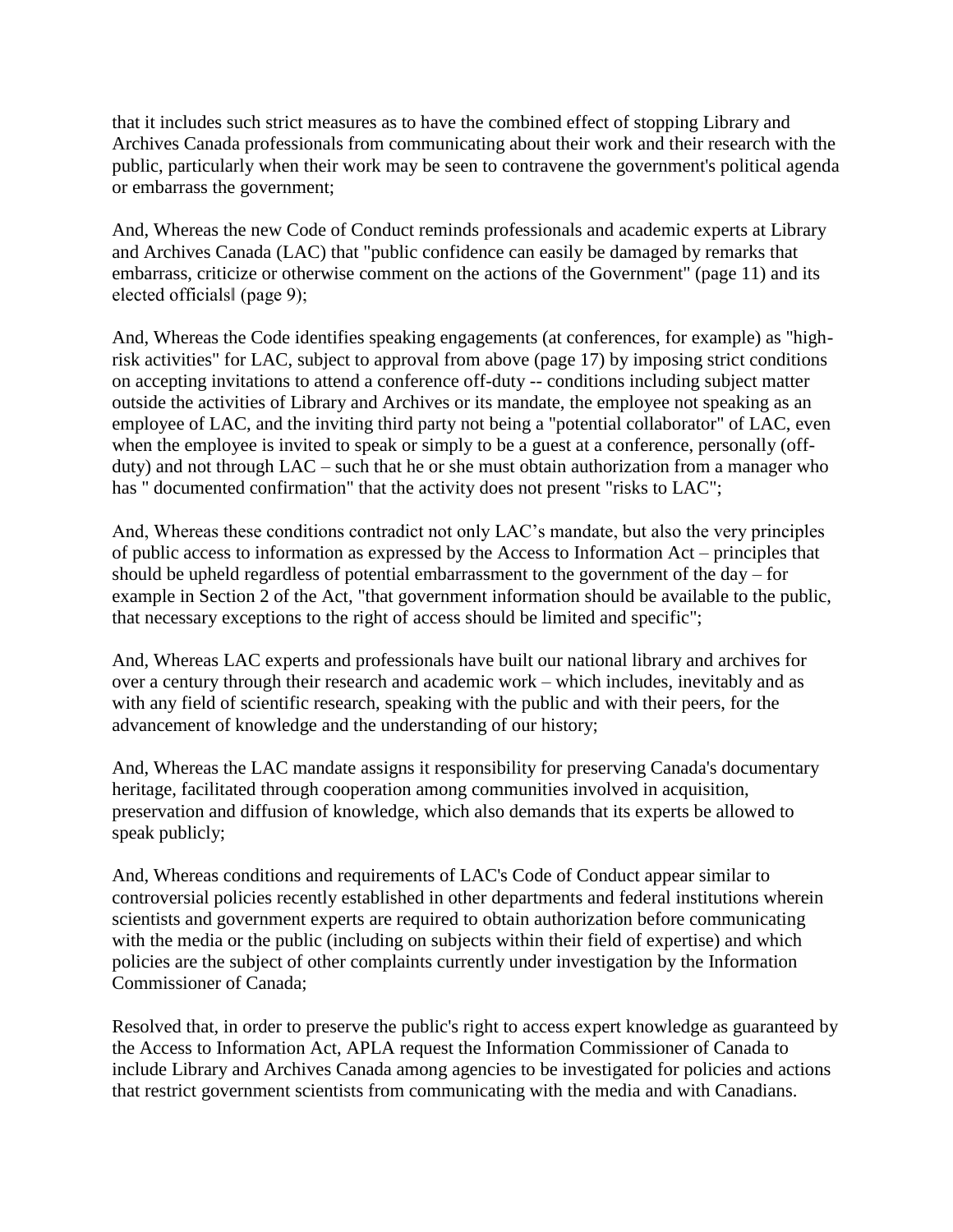Originally submitted by: Peter Glenister who was absent/Seconded by: Lloyd Melanson who was present. Mark Truitt moved approval with amendments. Beth Maddigan seconded. Motion carried with 2 abstentions.

#### **Resolution #1 (as amended)-**

Whereas Library and Archives Canada's new Code of Conduct [\(http://www.scribd.com/doc/130187655/LAC-Code-of-Conduct-Values-and-Ethics\)](http://www.scribd.com/doc/130187655/LAC-Code-of-Conduct-Values-and-Ethics) includes measures which have the effect of stopping Library and Archives Canada professionals from communicating about their work and their research with the public;

And, Whereas the LAC mandate assigns it responsibility for preserving Canada's documentary heritage, facilitated through cooperation among communities involved in acquisition, preservation and diffusion of knowledge, which also demands that its experts be allowed to speak publicly,

Resolved that, in order to preserve the public's right to access expert knowledge as guaranteed by the Access to Information Act, APLA request the Information Commissioner of Canada to include Library and Archives Canada among agencies to be investigated for policies and actions that restrict government scientists from communicating with the media and with Canadians.

*Attendu que le nouveau Code de conduite de Bibliothèque et Archives Canada (BAC) contient des mesures qui empêchent les employés de Bibliothèque et Archives Canada de communiquer avec le grand public au sujet de leur travail et de leur recherche;* 

*Et attendu que le mandat de BAC lui confère la responsabilité de préserver l'héritage documentaire du pays, ce qui est facilité par la coopération avec les communautés aussi impliquées dans l'acquisition, la conservation et la diffusion du savoir, ce qui nécessite que ses experts et expertes soient autorisés à s'exprimer publiquement; Qu'il soit resolu, afin de defendre le droit du public d'acceder aux services de professionnels de l'information tel que garanti par la Loit sur l'acces a l'information, que l'APLA demande a la Commissaire a l'information du Canada d'inclure Bibliotheque et Archives Canada parmi les agences a soumettre aux enquetes concernant les politiques et actions qui limitent les scientifiques gouvenementaux de communiquer aves les medias et les Canadiens et Canadiennes.*

Proposée par Peter Glenister Appuyée par

## **Resolution #2**

Whereas current technology has facilitated the business of the association being conducted throughout the year; and

Whereas written reports are being submitted and distributed in advance of the OGM;